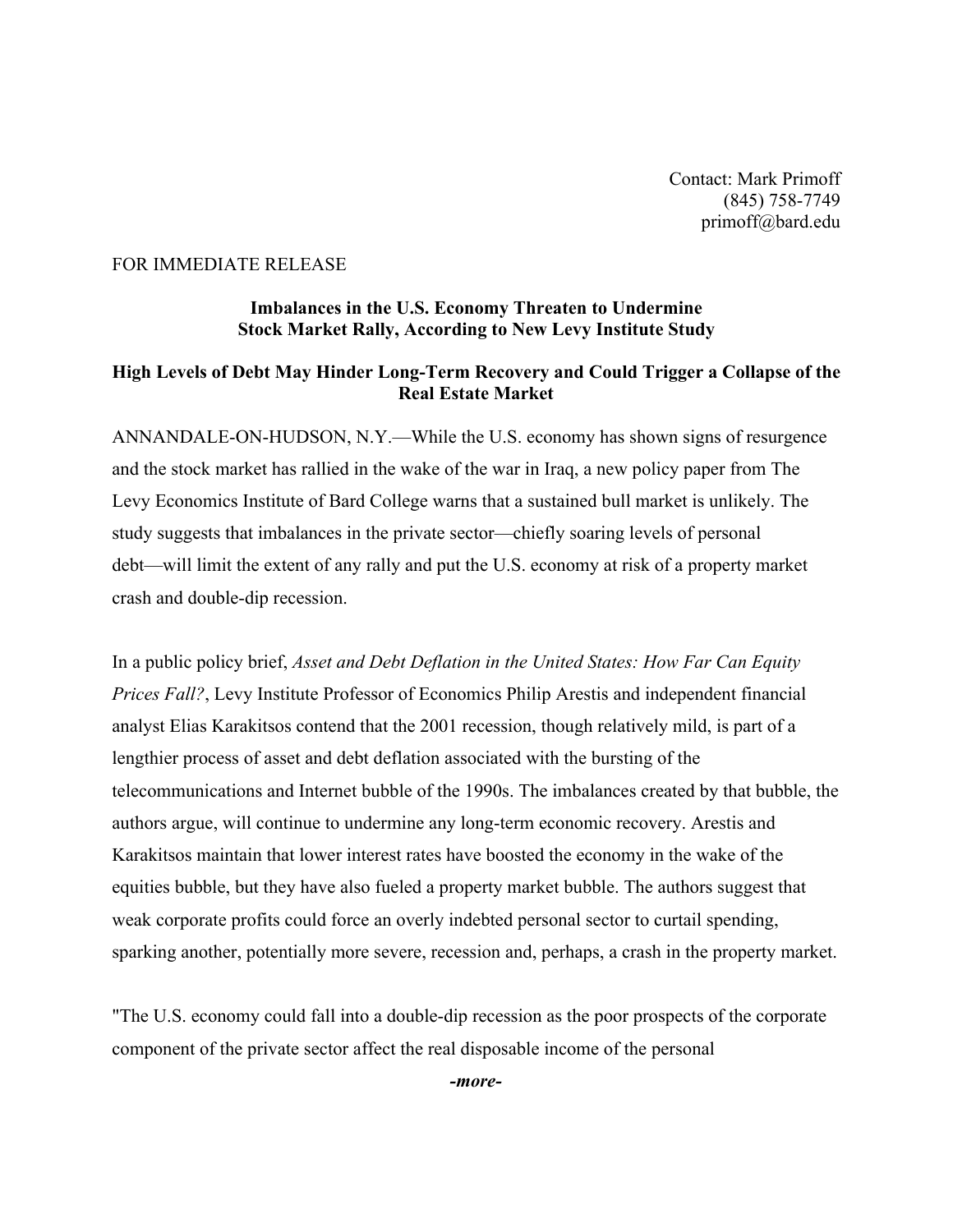component of the private sector," the authors write, stressing that personal debt has soared to 106 percent of personal disposable income. "In an asset and debt deflation environment, the nonbank private sector retrenches when the huge debt acquired during the rosy years of rising asset prices is inconsistent with falling asset prices….The inevitable adjustment of debt to a sustainable level that is consistent with current asset prices and of saving to a level that represents a higher proportion of disposable income, will be a long and painful retrenchment process."

Arestis and Karakitsos say the economy could return to a path of asset and debt deflation and a secular bear market in two ways: first, and more immediately, if the economy continues to teeter on the edge of recession and the lack of a recovery triggers a collapse in equity prices and a retrenchment in the private sector, or after a cyclical upturn that could last as little as a few months or until after the November 2004 presidential election. In the latter case, the authors maintain that the longer the cyclical upturn, the more likely long-term interest rates will climb, triggering a collapse of the property market and recession.

Should the economy slide into recession again and the property market crash, Arestis and Karakitsos—using a macro and financial model of the U.S. economy—suggest that the value of the S&P 500 Index could fall by 33 percent, real estate could fall by 25 percentage points of disposable income (similar to the drop in the wake of the early-1990s recession), and corporate profits could slip by 23 percent as the personal savings ratio rises and consumers attempt to pay back their debts.

"In spite of the presence of lower interest rates, which cushioned consumers who were servicing their debts, a substantial fall in real personal disposable income will ultimately trigger the collapse in property prices that will characterize the next recession," write Arestis and Karakitsos, noting that there has been a property market decline with every recession. "The U.S. economy and, by implication, the world economy may not have seen the worst yet, in terms of recession. Under certain conditions, a double-dip recession is highly probable."